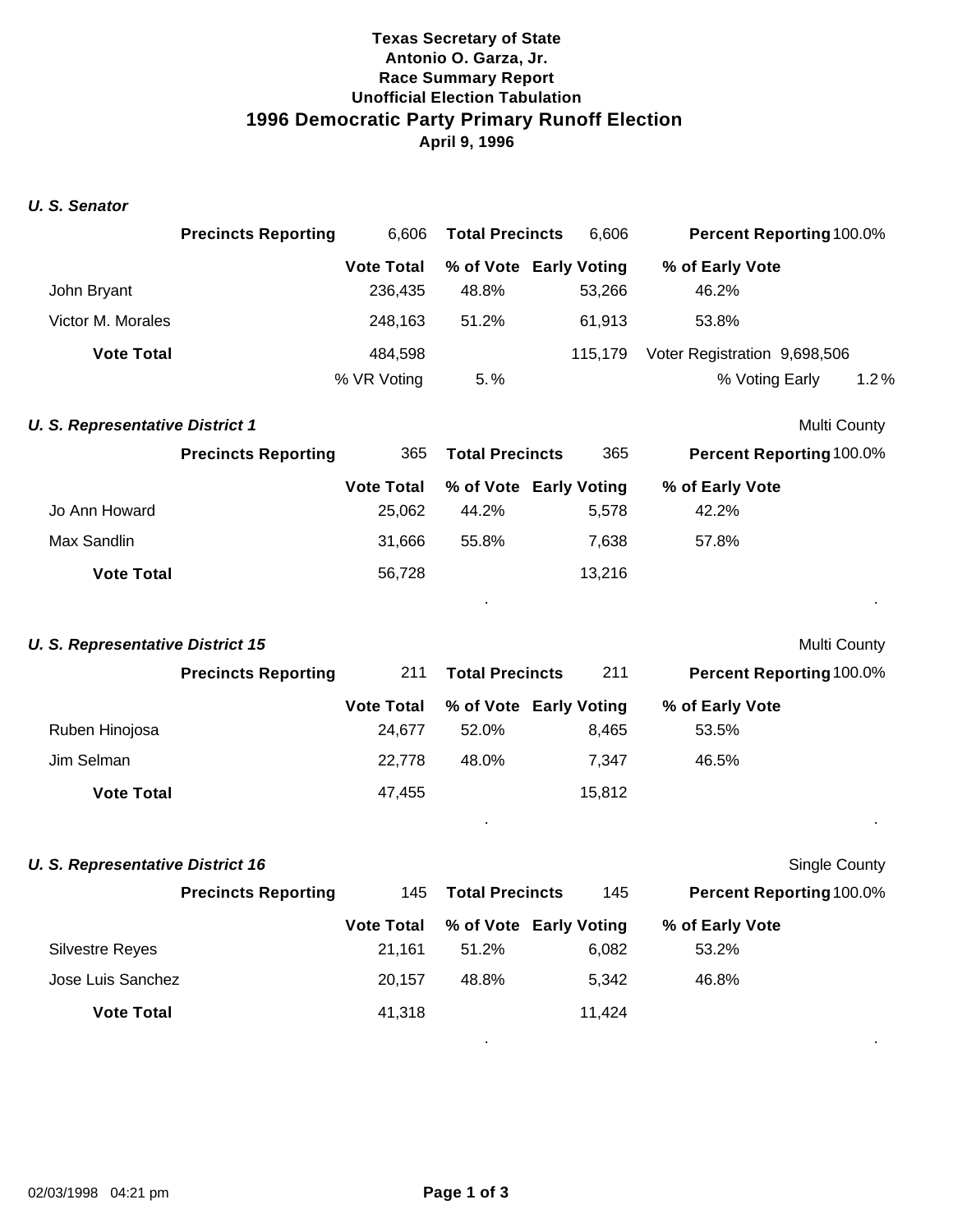# **Texas Secretary of State Antonio O. Garza, Jr. Race Summary Report Unofficial Election Tabulation 1996 Democratic Party Primary Runoff Election April 9, 1996**

| <b>U. S. Representative District 23</b> |                            |                   |                        |                        |                                 | Multi County |
|-----------------------------------------|----------------------------|-------------------|------------------------|------------------------|---------------------------------|--------------|
|                                         | <b>Precincts Reporting</b> | 294               | <b>Total Precincts</b> | 294                    | <b>Percent Reporting 100.0%</b> |              |
|                                         |                            | <b>Vote Total</b> |                        | % of Vote Early Voting | % of Early Vote                 |              |
| Charles P. Jones                        |                            | 9,561             | 50.8%                  | 3,597                  | 48.4%                           |              |
| Joseph P. (Joe) Sullivan                |                            | 9,258             | 49.2%                  | 3,841                  | 51.6%                           |              |
| <b>Vote Total</b>                       |                            | 18,819            |                        | 7,438                  |                                 |              |
|                                         |                            |                   | $\blacksquare$         |                        |                                 | . .          |
|                                         |                            |                   |                        |                        |                                 |              |

| Judge, Court of Criminal Appeals Place 2 |  |
|------------------------------------------|--|
|------------------------------------------|--|

|                        | <b>Precincts Reporting</b> | 6.606             | <b>Total Precincts</b> | 6.606  | <b>Percent Reporting 100.0%</b> |         |
|------------------------|----------------------------|-------------------|------------------------|--------|---------------------------------|---------|
|                        |                            | <b>Vote Total</b> | % of Vote Early Voting |        | % of Early Vote                 |         |
| <b>Charles Holcomb</b> |                            | 208.115           | 51.4%                  | 49.935 | 51.6%                           |         |
| <b>Gary Taylor</b>     |                            | 196.414           | 48.6%                  | 46.830 | 48.4%                           |         |
| <b>Vote Total</b>      |                            | 404,529           |                        | 96.765 | Voter Registration 9,698,506    |         |
|                        |                            | % VR Voting       | 4.2%                   |        | % Voting Early                  | $1. \%$ |

# **State Senator, District 29** Single County

|                     | <b>Precincts Reporting</b> | 139<br><b>Total Precincts</b> |       | 139                    | <b>Percent Reporting 100.0%</b> |  |
|---------------------|----------------------------|-------------------------------|-------|------------------------|---------------------------------|--|
|                     |                            | <b>Vote Total</b>             |       | % of Vote Early Voting | % of Early Vote                 |  |
| Eliot Shapleigh     |                            | 24.666                        | 61.8% | 7.161                  | 64.6%                           |  |
| <b>Hector Villa</b> |                            | 15.235                        | 38.2% | 3.929                  | 35.4%                           |  |
| <b>Vote Total</b>   |                            | 39,901                        |       | 11,090                 |                                 |  |

. .

| <b>State Representative District 76</b> |                   |                        |                        | <b>Single County</b>            |  |
|-----------------------------------------|-------------------|------------------------|------------------------|---------------------------------|--|
| <b>Precincts Reporting</b>              | 28                | <b>Total Precincts</b> | 28                     | <b>Percent Reporting 100.0%</b> |  |
|                                         | <b>Vote Total</b> |                        | % of Vote Early Voting | % of Early Vote                 |  |
| Norma Chavez                            | 6,665             | 64.0%                  | 1,523                  | 62.5%                           |  |
| Ignacio 'Nacho' Padilla                 | 3.749             | 36.0%                  | 914                    | 37.5%                           |  |
| <b>Vote Total</b>                       | 10,414            |                        | 2,437                  |                                 |  |
|                                         |                   |                        |                        |                                 |  |